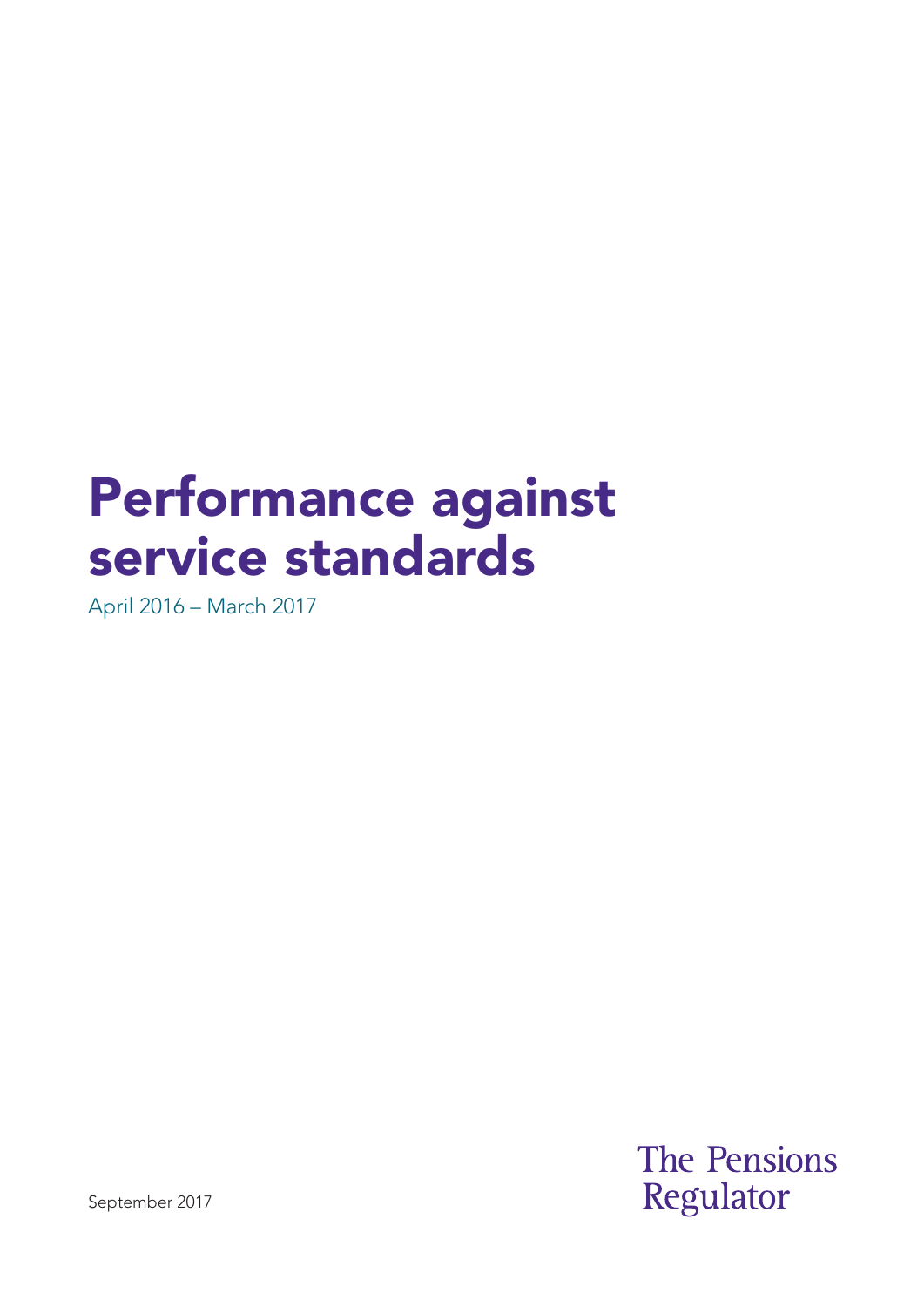This report sets out how we have met our standards over the period April 2016 to March 2017. These standards are set out in our Annual Report and yearly Perceptions **Tracker** 

#### How we communicate and how we can be contacted

This year we continued to produce targeted materials and tools for our different audiences in accessible formats to help them learn about, and comply with, their obligations. For example, in automatic enrolment (AE), the online Duties Checker continues to give small businesses confidence on how to go about complying with their duties.

The information obtained from employers via the Duties Checker enables us to generate more targeted letters and emails reminding them about their duties. This year over 3 million campaign letters were sent out, twice that of the last year, and around 343,000 phone calls, emails and letters were answered at our Birmingham contact centre. In addition to automatic enrolment related communication, around 56,100 phone calls, emails and letters were answered at our Brighton contact centre regarding scheme-based regulation.

Continuing our proactive campaign work, in relation to pension scams, we worked with our Bloom partners on Scams Awareness Month in July 2016, and in March 2017 launched a refreshed 'scorpion' scams campaign, with online scam-spotting tools, a five step guide, and videos alerting them to typical scammer tactics.

Following upgrades in our infrastructure and technology, we have seen increased engagement online and via social media, with almost 7,700 engagements on Facebook, 7,400 via LinkedIn, a 26% increase in our Twitter followers and 40 new videos currently posted on our YouTube channel. Investment in access to our revised Trustee toolkit is also paying off with module passes reaching around 16,400 this year.

We have continued to proactively communicate through webinars and stakeholder events. For example, during the year we undertook 350 speaking events, and 266 automatic enrolment specific meetings and speaking events. This is in addition to surveys supporting our communications and policy development in a range of areas including governance and trusteeship, record-keeping and automatic enrolment, and we continued to produce new and updated content for our web publications.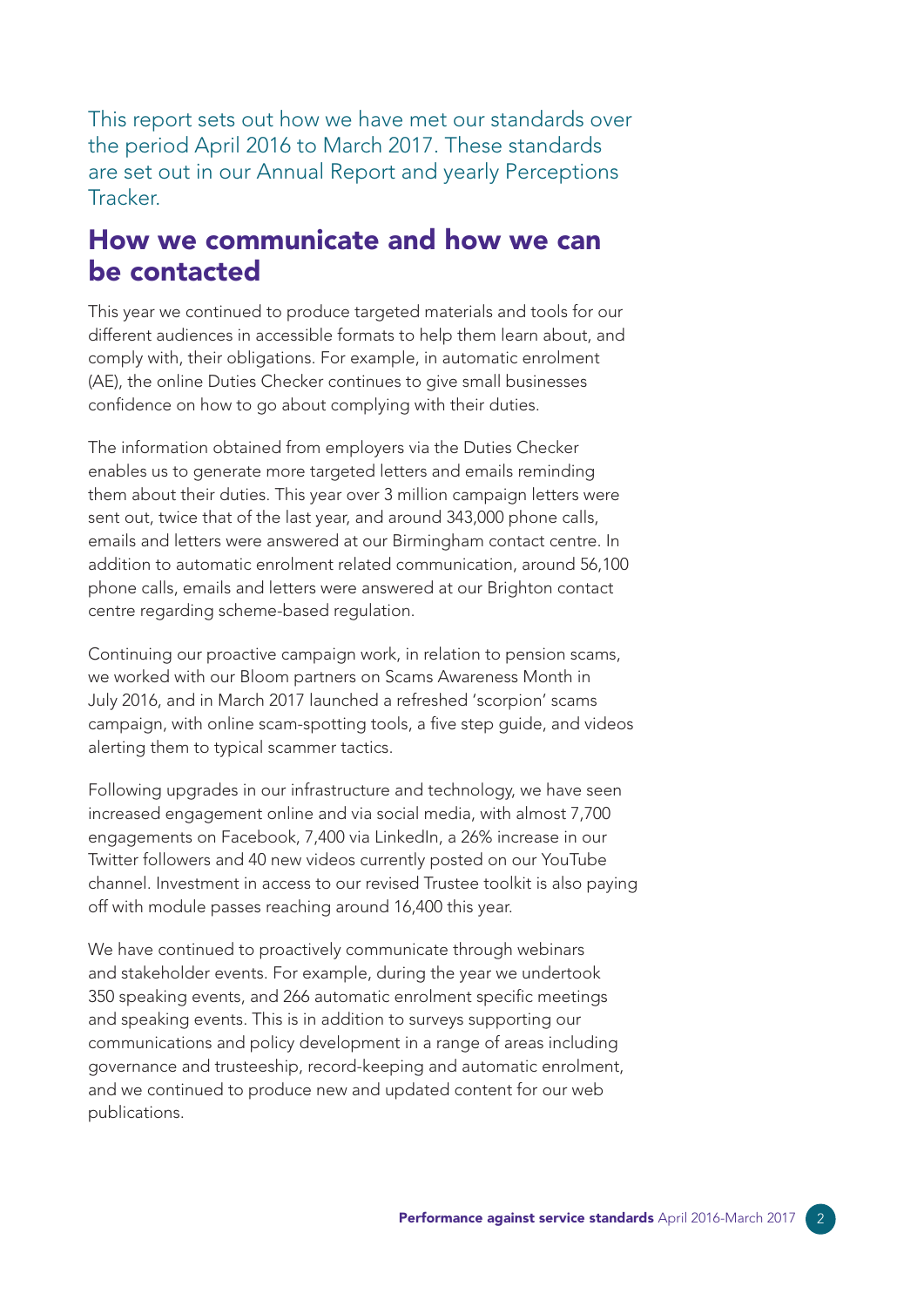## Our approach to providing information and guidance

Our aim is to provide tailored materials for our regulated community that will support them in understanding and carrying out their duties. We achieve this in a variety of ways, including the publication of information and guidance on our website, the provision of elearning opportunities and updates by email.

This year we have produced new or updated content in respect of 223 publications on our website, generating more than 380,000 downloads. The effectiveness of these publications was revealed in a recent survey in which users of our website were asked to rate the information provided based on various attributes. 85% rated the information as being clear and 80% rated it as being pitched at the right level for the intended audience.

The survey also asked respondents to rate the usefulness of the information they obtained from us via email, e-learning and the website. The majority of those who accessed information from us found it useful, with around nine in ten agreeing that our emails (85%), elearning (91%) and website (93%) were fairly or very useful for getting information about pensions. This is reflected by around 2.8 million people making almost 5.5 million visits to our website, and around 16,400 Trustee toolkit module passes this year.

We continued to monitor the effectiveness of our pension scams campaign amongst lay trustees, in-house administrators, pension scheme managers and third party administrators, with similar proportions being aware of TPR information via leaflets and emails and over a third reporting they had seen action pack.

As in previous years, we engaged with defined benefit schemes throughout the year, and in December, we published a quick guide to integrated risk management for smaller schemes, making good our commitment to supporting trustees of all scheme sizes.

Turning to defined contribution (DC) scheme regulation, as part of our 21st century trustee initiative, we consulted on what good looks like in trusteeship and governance and in December 2016 set out how we intend to take this initiative forward.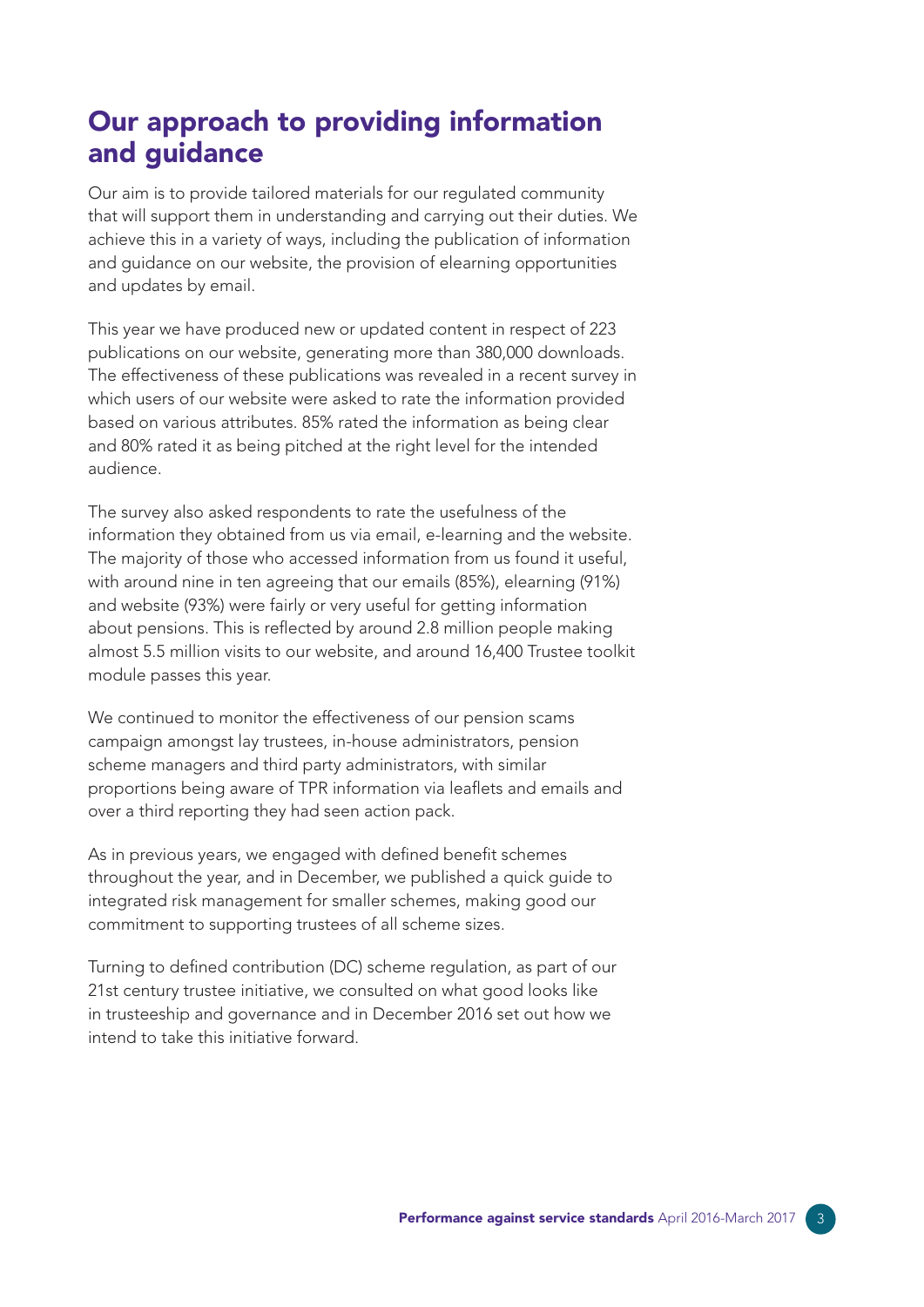### Our approach to checks on compliance, including details of our risk assessment framework

Our regulatory approach is to 'educate, enable and enforce' where appropriate. We have undertaken a wide variety of activities over the past year, with the intention of educating through a range of communication channels. We have produced tools to enable our regulated community to meet their duties, and used enforcement action where we have encountered willful or persistent non-compliance.

This has led to a number of high profile and complex cases being resolved, including BHS, leading to our legislative and regulatory framework for defined benefit (DB) schemes attracting a significant amount of attention. Aside from a number of high profile cases, in May we published our annual funding statement, setting out our analysis of market conditions. This demonstrated that the majority of DB schemes should be able to maintain their existing recovery plans.

We also continued to increase our focus on proactive casework. We have found that targeted early intervention is more effective in supporting compliance and furthering good member outcomes. Being proactive helps us to understand the risks to compliance and good member outcomes in a particular area or within a segment of the market and to target our actions appropriately. The AE compliance and enforcement team continued to issue their quarterly bulletin. This is designed to help employers, their advisers and the pensions industry as a whole, understand the type of compliance and enforcement interventions that follow our educative and enabling communications and support.

In defined contribution scheme regulation, 2016 saw our new code of practice come into force, setting out the standards that trustees need to meet to comply with the law. Furthermore, the Pensions Scheme Act 2017 gave us new powers to authorize and supervise master trusts and during the year we added a number of master trusts to our list of those that had achieved independent assurance. Following the introduction of our new master trust powers, we continued to liaise with industry on our proposed approaches.

Our engagement with public service pension boards and managers has resulted in 100% of public service schemes now being registered with us, as required by law. We also issued and collected the first scheme returns for public service schemes, and have started to gather more information about record-keeping through those returns. This will help us target our interventions more precisely on those failing in their duties, and ensure compliance with the commission ban.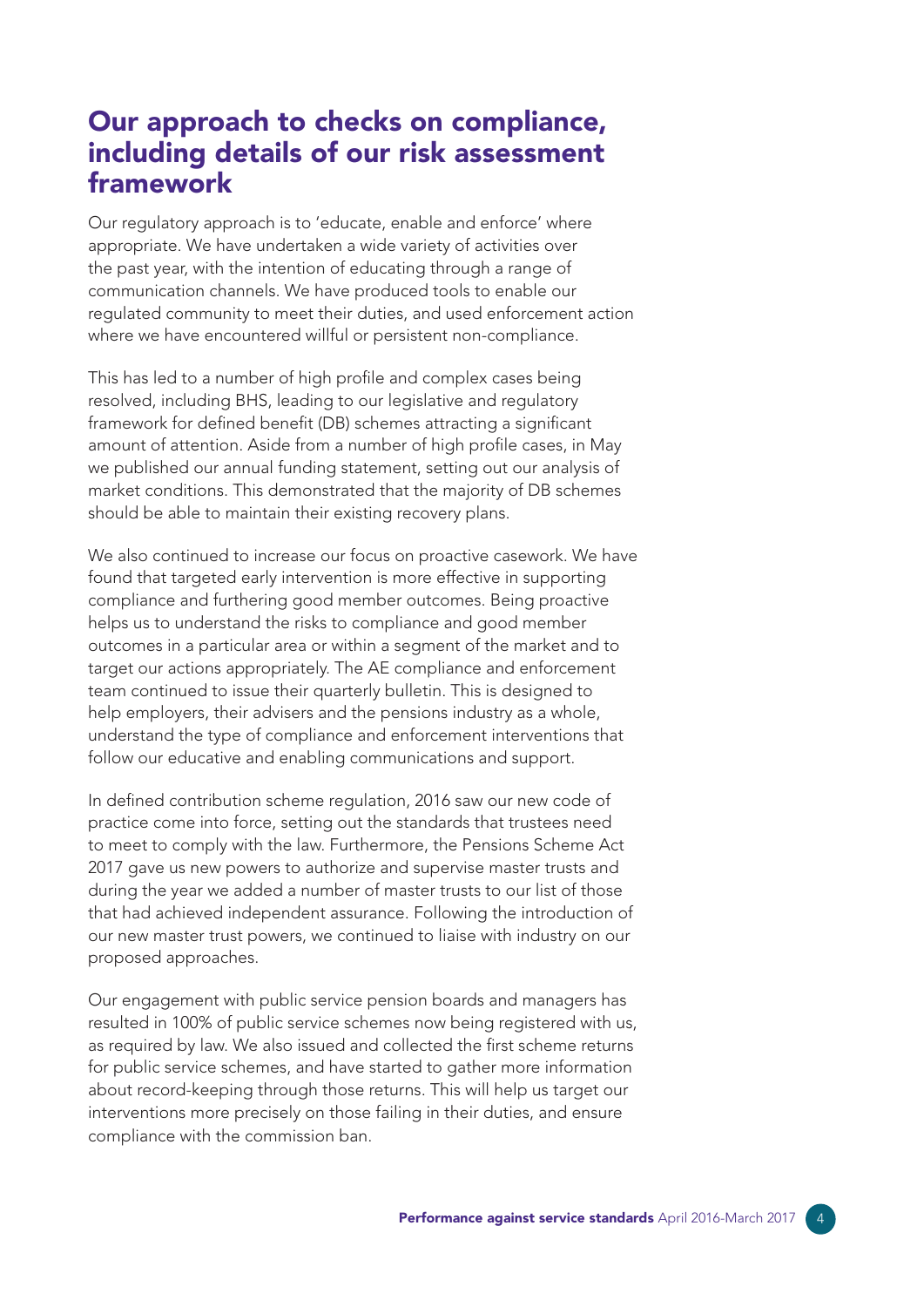### Our approach to enforcement and non-compliance

Our priority is, as always, education and enablement but our activities throughout the year demonstrated that we are willing and able to enforce where necessary.

This year we have been quicker and bolder in the use of our powers with an increased focus on basic duties where non-compliance can be an indicator of broader governance issues. We have strengthened our enforcement activities, increasing both the headcount in our frontline teams and exercising our trustee appointment powers 536 times. In addition to this we issued our first fines for failure to complete an annual governance statement, as well as publishing our first regulatory intervention report concerning a public service scheme.

We also pursued a number of DB avoidance cases, the highest profile being BHS, where in February, we announced a £363 million settlement, our largest to date. A further case involving a large cash injection was that of the Coats Group, where we negotiated a £255 million settlement, helping to safeguard the benefits of 24,000 members. The overall value of recoveries into DB schemes which stem from the intended use of our DB power has now reached over £1 billion since 2005.

On the AE side, around 480,000 employers reached their staging date this year so it is not surprising that we have exercised our powers on more occasions than in previous years. In total, the AE team exercised their powers 49,475 times over the year. Despite this, overall compliance is better than predicted and opt-out rates remain low.

Certain powers are only exercisable by our Determinations Panel. This ensures that we undertake such regulatory action in a transparent way, allowing those affected to understand the reasons for it and the evidence upon which it is based. This year has seen a significant increase in case volumes and the Panel made 41 determinations and exercised 42 powers, including three prohibitions of trustees, 33 fines for noncompliance with scheme return and two skilled person reports.

We continue to publish formal reports of our regulatory decisions, during this period we published 13 in total. Our ability to publish information about our activities plays an important part in enabling us to deliver on our commitment to transparency.